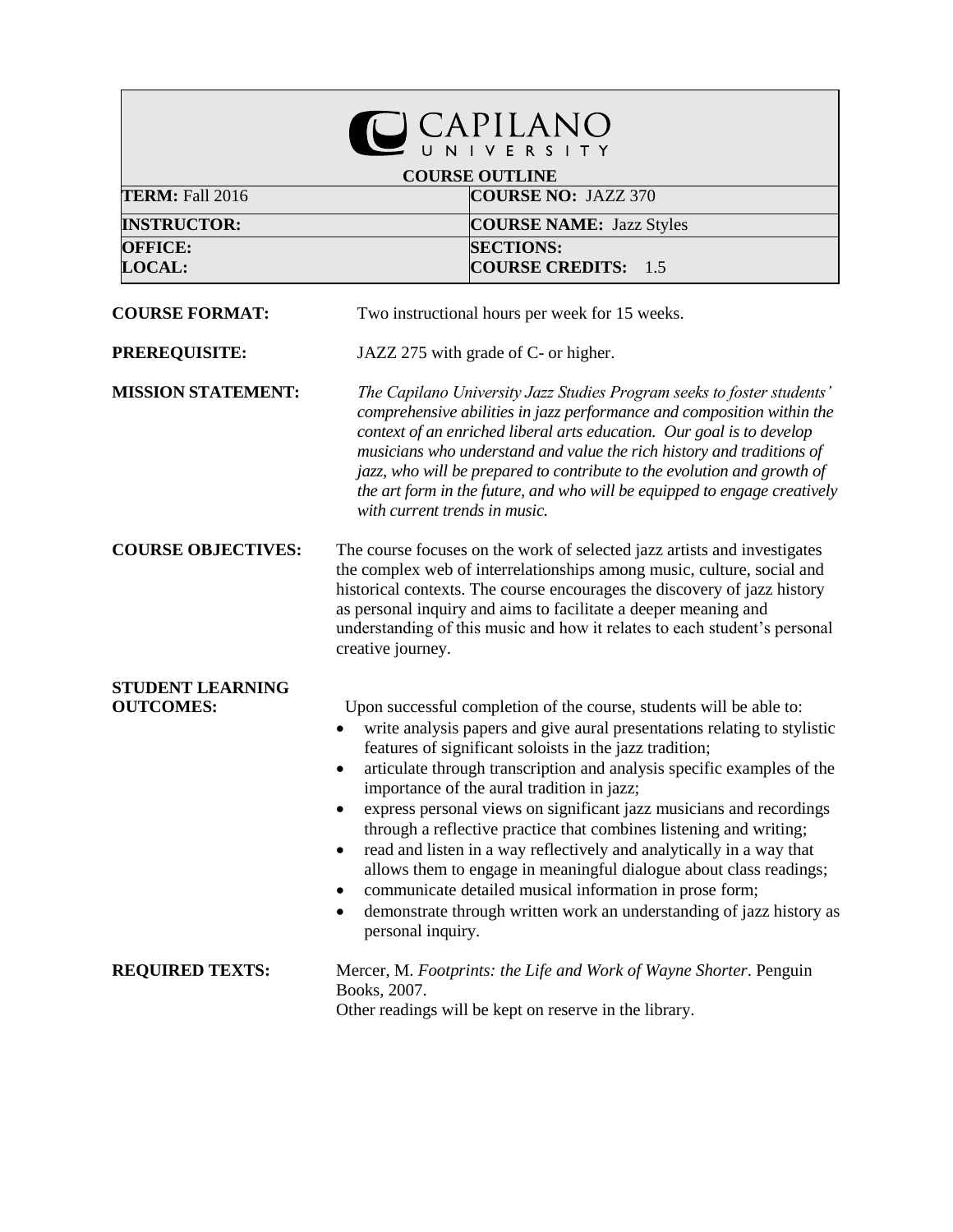## **COURSE CONTENT:**

| Unit 1      | Introduction. Watch videos that review important facets of jazz in the mid to late<br>1930's. Class discussion on assigned videos. General overview on the Swing Era<br>including but not limited to Count Basie, Duke Ellington, Benny Goodman, Billie<br>Holiday, Lester Young and Coleman Hawkins.                                                                      |
|-------------|----------------------------------------------------------------------------------------------------------------------------------------------------------------------------------------------------------------------------------------------------------------------------------------------------------------------------------------------------------------------------|
| Unit 2      | Miles Autobiography: chapters 3-5. Bebop in the early to mid 1940's, the role of<br>Charlie Parker and Dizzy Gillespie, and how Miles Davis' role in this era would shape<br>him as a musician and bandleader.<br>1st set of five listening logs is due.                                                                                                                   |
| Unit 3      | Sonny Rollins Open Sky: chapters 5,6,9. Discussion about the viewpoint of the reading<br>material and the role Rollins plays in the evolution of jazz during the mid to late 1950's<br>and early 1960's. Quiz on reading materials.                                                                                                                                        |
| Unit 4      | Footprints: intro-chapter 13. Examination of Wayne Shorter's career as a sideman<br>from the 1950's-1970's offers a unique perspective on the changing musical landscape<br>in an historical and social context, while enabling discussion of other jazz icons: Art<br>Blakey, John Coltrane, Miles Davis, Ornette Coleman, etc.<br>2nd set of five listening logs is due. |
| Unit 5      | Footprints: chapter 11-13. The increasing diversification of jazz is explored by focusing<br>on musicians who in the late 1970's and 1980's collaborated with musicians of other<br>cultures and musical styles.<br>3rd set of listening logs is due.<br>Solo transcription & listening guide are due.                                                                     |
| Unit 6      | Student presentations based on insights learned from the experience of writing fifteen<br>listening logs. Reflective listening and writing are essential to each student's<br>understanding of their relationship to jazz of the 20th century.                                                                                                                             |
| Exam period | Final project due.                                                                                                                                                                                                                                                                                                                                                         |

#### **ASSIGNMENTS:**

#### **Listening Log**

- 1. Listen to *fifteen* pieces of jazz recorded within the time period of our study (approx.1940-2000) that are completely new to you.
- 2. Reflect in writing what you hear.
- 3. Provide a short *description* of what you listened to (including artist, personnel, recording date and record label) include a *context* for the music as well as a brief *musical analysis*. Most importantly, describe what your personal *response* to the music is. This is your time to really listen and reflect on what you hear. What do you think of the music, what does it makes you think of?

#### **Presentation**

You will have fifteen minutes to engage the class and describe what you learned during the process of creating your listening logs. Use recordings or videos but these should take up no more than half your time. Describe the process, talk about your 'aha! moments' but most importantly tell us why the music matters to you.

#### **Transcription and Listening Guide**

Using your aural skills, prepare a solo transcription of one of the musicians that is mentioned in the required text. Write a short paper that includes a listening guide explaining significant features of the